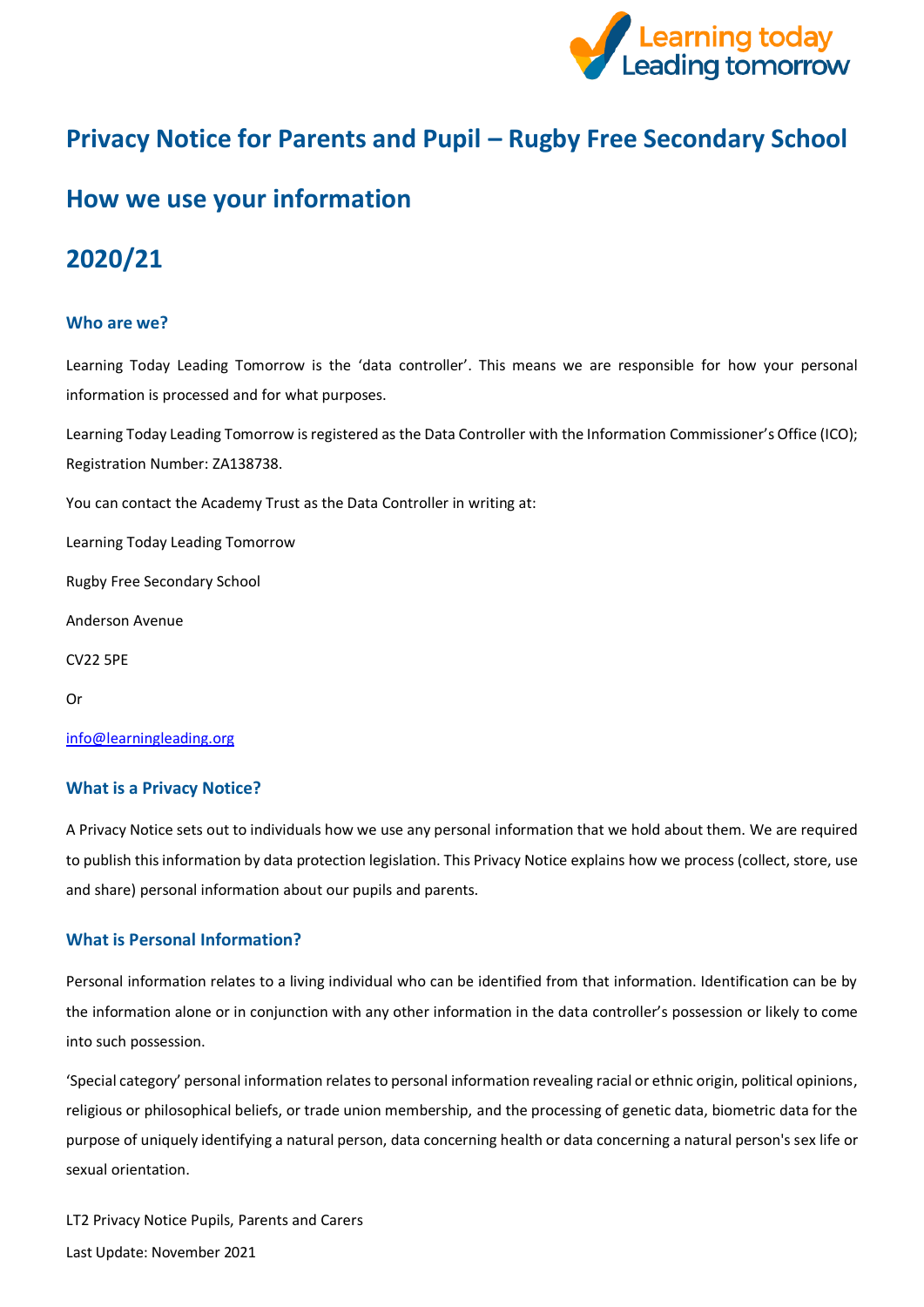

# **What personal information do we process about pupils and parents?**

The pupil and parent information that we collect, hold and share includes:

- Personal information including a pupil's name, date of birth, unique pupil number and home address
- Characteristics such as ethnicity, language, nationality, country of birth and free school meal eligibility
- Attendance information such as sessions attended, number of absences and absence reasons
- Admissions information
- Educational information including records of work, assessment results, relevant medical information, details of pupils' special educational needs, exclusions/behavioural information, post-16 learning information
- Contact information for parents, carers and other relatives, including telephone numbers, home addresses and e-mail addresses
- Information about a child's home life, where required as part of necessary safeguarding and welfare processes
- Biometric Information for the cashless catering system at Rugby Free Secondary School
- CCTV recordings in common areas

# **Why do we use personal information?**

We use pupil data to:

- Support pupil learning
- Monitor and report on pupil progress
- Provide appropriate pastoral care
- Assess the quality of our services
- Comply with the law regarding data sharing
- Safeguard pupils
- Administer admissions waiting lists
- Carry out research
- Comply with the law regarding data sharing
- Safeguard pupils
- To share medical information with health professionals

# **Collecting pupil information**

Whilst the majority of pupil information you provide to us is mandatory, some of it is provided to us on a voluntary basis. In order to comply with the General Data Protection Regulation, we will inform you whether you are required to provide certain pupil information to us or if you have a choice in this.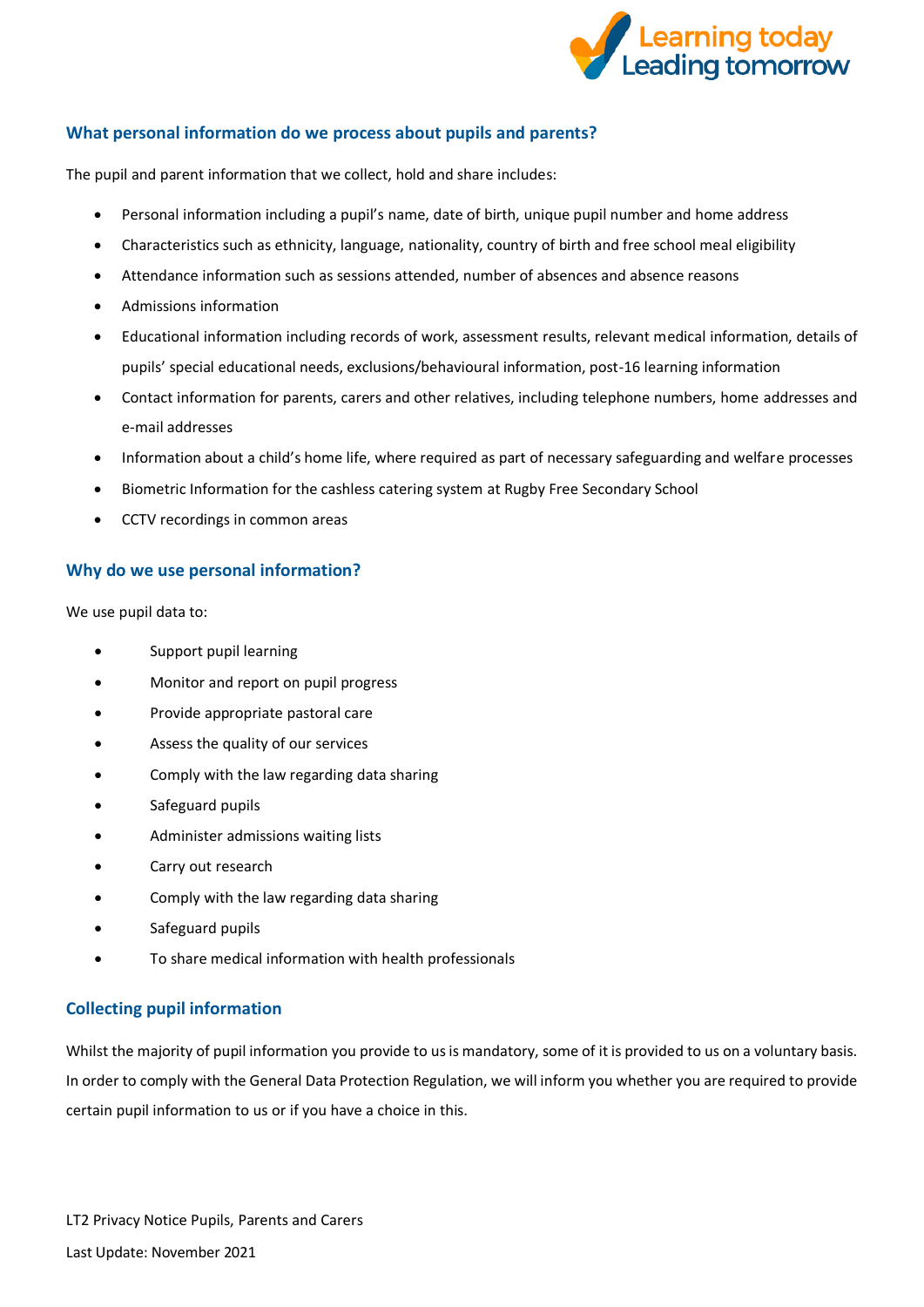

## **What are the legal reasons for us to process your personal information?**

We are required to process personal information in accordance with data protection legislation and only do so when the law allows us to. The lawful reasons we have for processing personal information are as follows:

#### 1) To comply with the law

We collect and use general purpose pupil information in order to meet certain legal requirements and legal obligations placed upon the Academy Trust by law. We therefore are required to this process personal information for such purposes even if you have not consented to us doing so.

Details of the type of processing that we must undertake, the personal data that is processed, the legislation which requires us to do so and who we may share this information with is set out in Table 1.

If you would like a copy of or further information regarding the statutory authorities that underpin our legal obligations, you should contact the Academy Trust in writing.

#### 2) To protect someone's vital interests

We are able to process personal information when there is an emergency and/or where a person's life is in danger.

Details of the type of processing that we may undertake on this basis and who we may share that information is set out in Table 2.

#### 3) With the consent of the individual to whom that information 'belongs'

Whilst much of the personal information processed is in accordance with a legal requirement, there is some personal information that we can only process when we have your consent to do so. In these circumstances, we will provide you with specific and explicit information regarding the reasons the data is being collected and how the data will be used.

Details of the type of processing that we may undertake on this basis and who we may share that information is set out in Table 3.

#### 4) To perform a public task

It is a day-to-day function of the Academy Trust to ensure that children receive the education and support they require. Much of this work is not set out directly in any legislation but it is deemed to be necessary in order to ensure that pupils are properly educated and supported.

Details of the type of processing that we may undertake on this basis and who we may share that information is set out in Table 4.

Please be aware that an individual has the right to object to any processing where it is likely to cause or is causing harm or distress. To exercise this right, individuals should do so by contacting the school/academy trust to inform them of their reasons for the objection. These reasons should relate to your specific circumstances. Upon receipt of an objection, the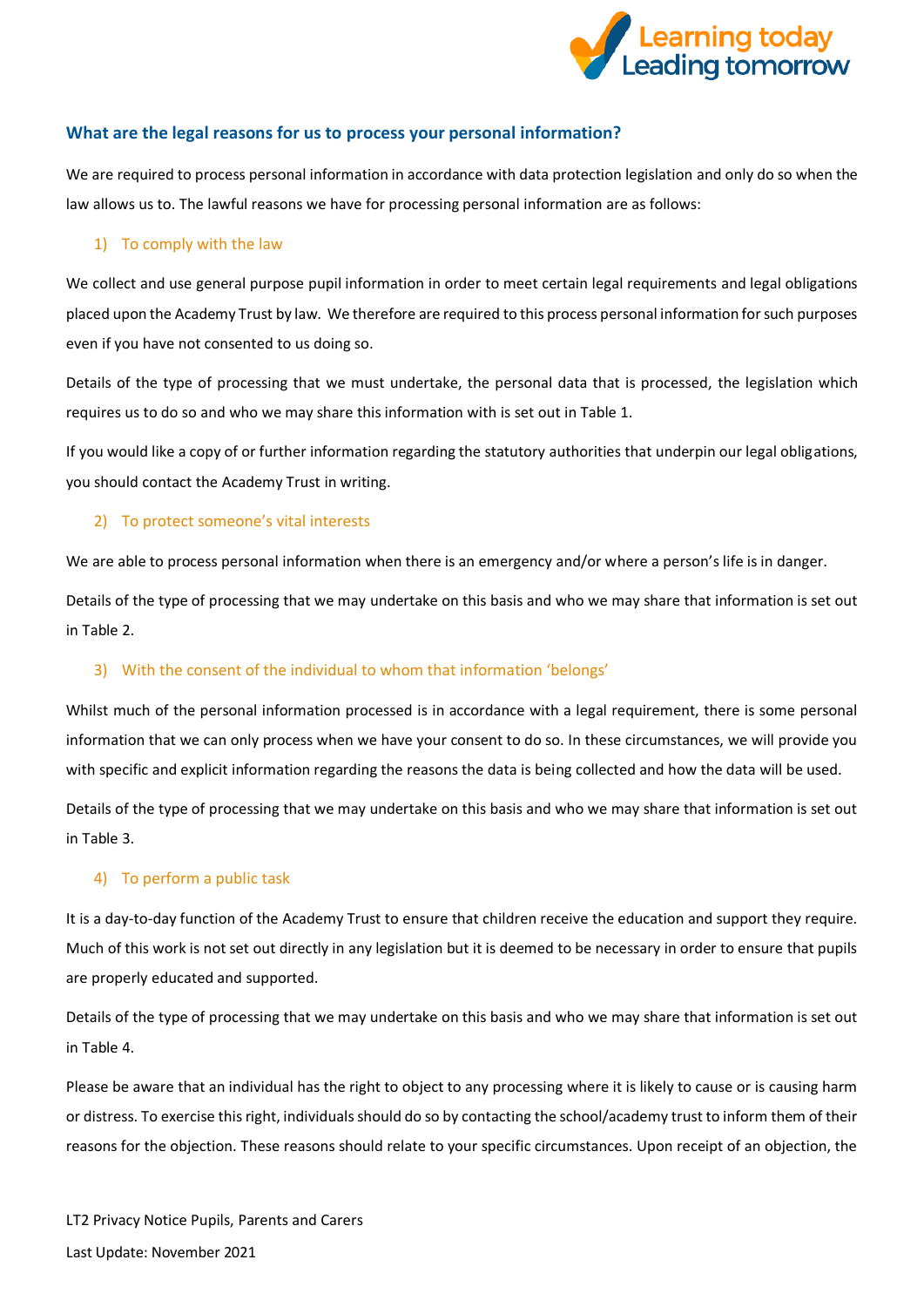

school/academy trust will consider the reasons for the objection and balance this against the legitimate grounds to process data

#### 5) We have a legitimate interest

Occasionally we have reasons to process information which fall outside of our usual day-to-day school functions. Details of the type of processing that we may undertake on this basis are set out in Table 5. In certain circumstances an individual has the right to object to any processing where it is likely to cause or is causing harm or distress. To exercise this right, individuals should do so by contacting the Learning Today Leading Tomorrow to inform them of their reasons for the objection. These reasons should relate to your specific circumstances. Upon receipt of an objection, the Learning Today Leading Tomorrow will consider the reasons for the objection and balance this against the legitimate grounds to process data.

## **Special category personal information**

In order to process 'special category' data, we must be able to demonstrate how the law allows us to do so. In additional to the lawful reasons above, we must also be satisfied that ONE of the following additional lawful reasons applies:

- Explicit consent of the data subject
- Processing relates to personal data which is manifestly made public by the data subject
- Necessary for establishing, exercising or defending legal claims
- Necessary for reasons of substantial public interest
- Necessary for preventive or occupational medicine, or for reasons of public interest in the area of public health
- Necessary for archiving, historical research or statistical purposes in the public interest

The lawful reasons for each type of special category personal information data that we process is set out in the tables attached.

#### **Who might we share your information with?**

We routinely share pupil information with:

- Schools that the pupils attend after leaving us
- Our local authority
- The Department for Education (DfE)
- Local Public Health Team
- NHS and NHS Test and Trace
- Public Health and other public health agencies
- Information Management software: SIMS, ClassCharts, CPOMS, ParentPay, BioStore, Salamander and ParentMail

LT2 Privacy Notice Pupils, Parents and Carers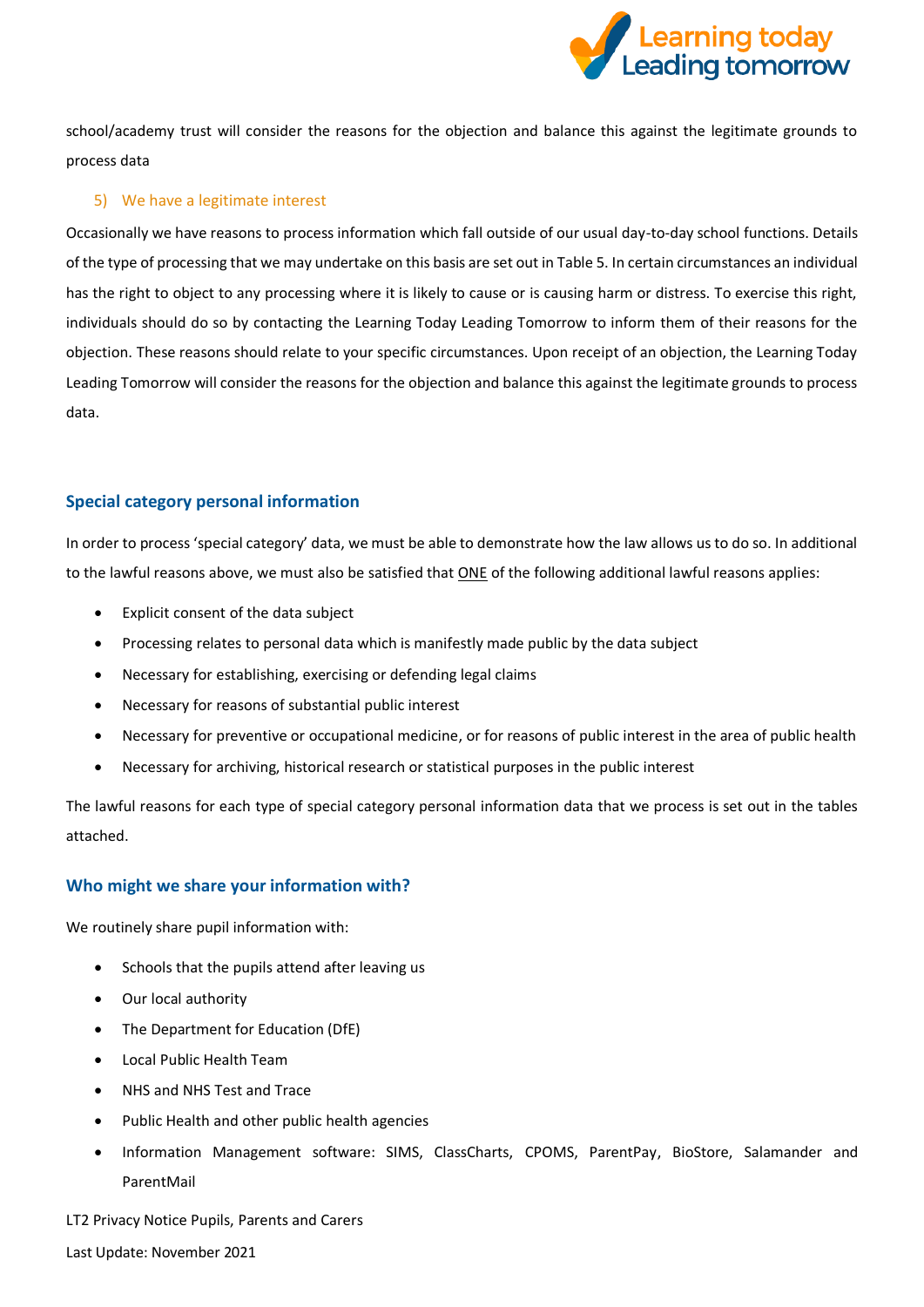

- Education/classroom apps: Microsoft Office, BeReady Careers, PiXL Apps, Century Tech, Mathswatch and Hegartymaths, GCSEHub
- Examination Boards including AQA, OCR, WJEC Eduqas, NCFE, Pearson Edexcel
- Educaterers (outsourced catering service) and Colwyn Technologies (managed IT Service)
- Local Services including Rugby Food Bank, the local Compass Team at Warwickshire County Council, the local educational psychologist team and Warwickshire Education Services
- Conferencing software for homework and home learning: Microsoft Teams
- Other organisations as part of our extra-curricular offer including DofE and Warwickshire Music Service
- Analytical software including ALPS and SISRA

We do not share information about our pupils or parents unless the law and our policies allow us to do so.

Please refer to the tables for information about what personal information is shared with which specific third parties.

#### **Prospects**

We regularly share information with Prospects who carry out a service on behalf of the Local Authority. The Local Authority has a responsibility to ensure the continued education and training of all persons under the age of 18 years within the local authority area. The law states that education establishments must share certain information in order for Local Authorities to carry out this duty, however individuals can opt out of sharing some of the information which has been highlighted below. Should individuals object to the sharing of this information, they should inform the school of their objections.

The following data is shared in a number of returns:

#### **A(1) Cohort Data 1 – A list return of all students**

Details of all students in Year 11, Year 12 and Year 13, including anyone repeating a year or ahead a year.

#### **Contents of Return:**

#### *If NOT instructed against the sharing of data by a Parent or Student in response to privacy notice;*

Unique Learner Number, Unique Pupil Number, First Name, Last Name, Date of Birth, Address, Postcode, Gender, Ethnicity, Home Phone Number (Student and/or Parent), Mobile Number (Student and/or Parent), School Email Address, Student's Private Email Address, Parents Private Email Address, Are you aware if the Student is in care? (Y/N), Is the student taking Alternative Provision? (Y/N), Is the Student is receipt of and EHCP or SEN Support, Mental Health Flag (Y/N).

#### *If instructed by a Parent or Student in response to privacy notice that you MUST NOT share data;*

Unique Learner Number, Unique Pupil Number, First Name, Last Name, Date of Birth, Address, Postcode

#### **A(2-8)Cohort Data Checks**

Checking and updating details of all students in Year 11, Year 12, including anyone repeating a year or ahead a year.

#### **Contents of Return:**

LT2 Privacy Notice Pupils, Parents and Carers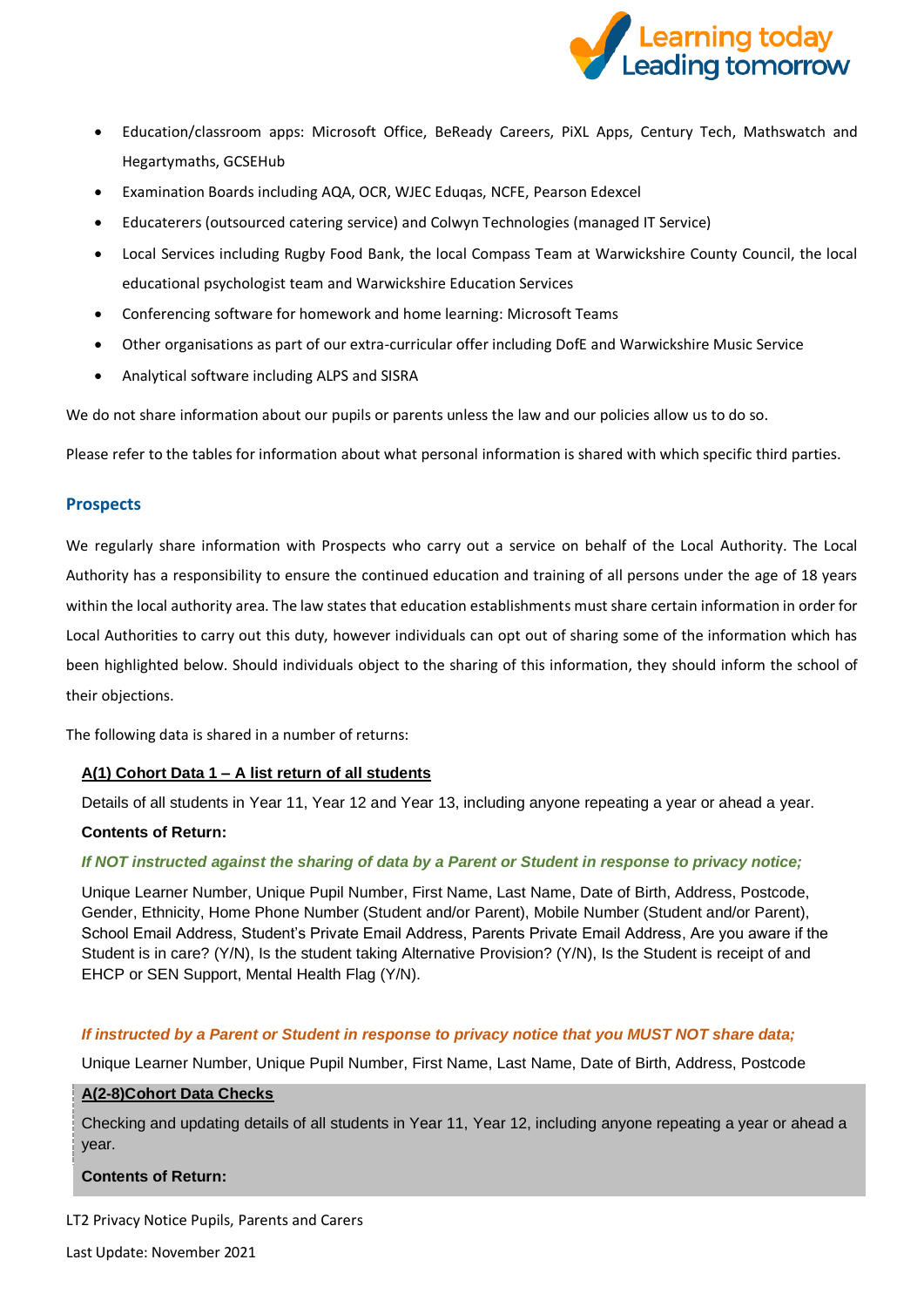

#### *If NOT instructed against the sharing of data by a Parent or Student in response to privacy notice;*

Unique Learner Number, Unique Pupil Number, First Name, Last Name, Date of Birth, Address, Postcode, Gender, Ethnicity, Home Phone Number (Student and/or Parent), Mobile Number (Student and/or Parent), School Email Address, Student's Private Email Address, Parents Private Email Address, Are you aware if the Student is in care? (Y/N), Is the student taking Alternative Provision? (Y/N), Is the Student is receipt of and EHCP or SEN Support, Mental Health Flag (Y/N).

#### *If instructed by a Parent or Student in response to privacy notice that you MUST NOT share data;*

Unique Learner Number, Unique Pupil Number, First Name, Last Name, Date of Birth, Address, Postcode

#### **Data collection requirements:**

To find out more about the data collection requirements placed on us by the Department for Education (for example; via the school census) go to [https://www.gov.uk/education/data-collection-and-censuses-for-schools.](https://www.gov.uk/education/data-collection-and-censuses-for-schools)

#### **NHS Test and Trace/Public Health Agencies:**

It may be necessary for us to share limited information with the above agencies in the event that an individual tests positive for the Coronavirus, or if there is an outbreak. This will enable the named agencies to liaise with families to provide advice and support, and to take appropriate steps in responding to an outbreak. You have the right to object to the sharing of information with such agencies. This is not an absolute right and will be assessed on a case by case basis.

#### **COVID-19 – Data Collection Requirements**

It may be necessary for us to share limited information with the Department of Public Health if an individual tests positive for Coronavirus, or if there is a Coronavirus outbreak. This will enable the named agencies to liaise with families to provide advice and support, and to take appropriate steps in responding to an outbreak.

#### **What do we do with your information?**

All personal information is held in a manner which is compliant with data protection legislation. Personal information is only processed for the purpose it was collected The Academy Trust monitors the personal information it processes and will only share personal information with a third party if it has a legal basis to do so (as set out above).

#### **How long do we keep your information for?**

In retaining personal information, the Academy Trust has a [Records Management and Retention Policy.](https://www.the-trust-governor.co.uk/documents/202103240752500.210326%20LT2%20Records%20Management%20Policy.pdf) The schedules set out the Statutory Provisions under which the Academy Trust are required to retain the information.

#### **Transferring data internationally**

Where we transfer personal data to a country or territory outside the UK, we will do so in accordance with data protection law. We intend only to share to countries that have an adequacy decision. Where we share data to the USA, which

LT2 Privacy Notice Pupils, Parents and Carers Last Update: November 2021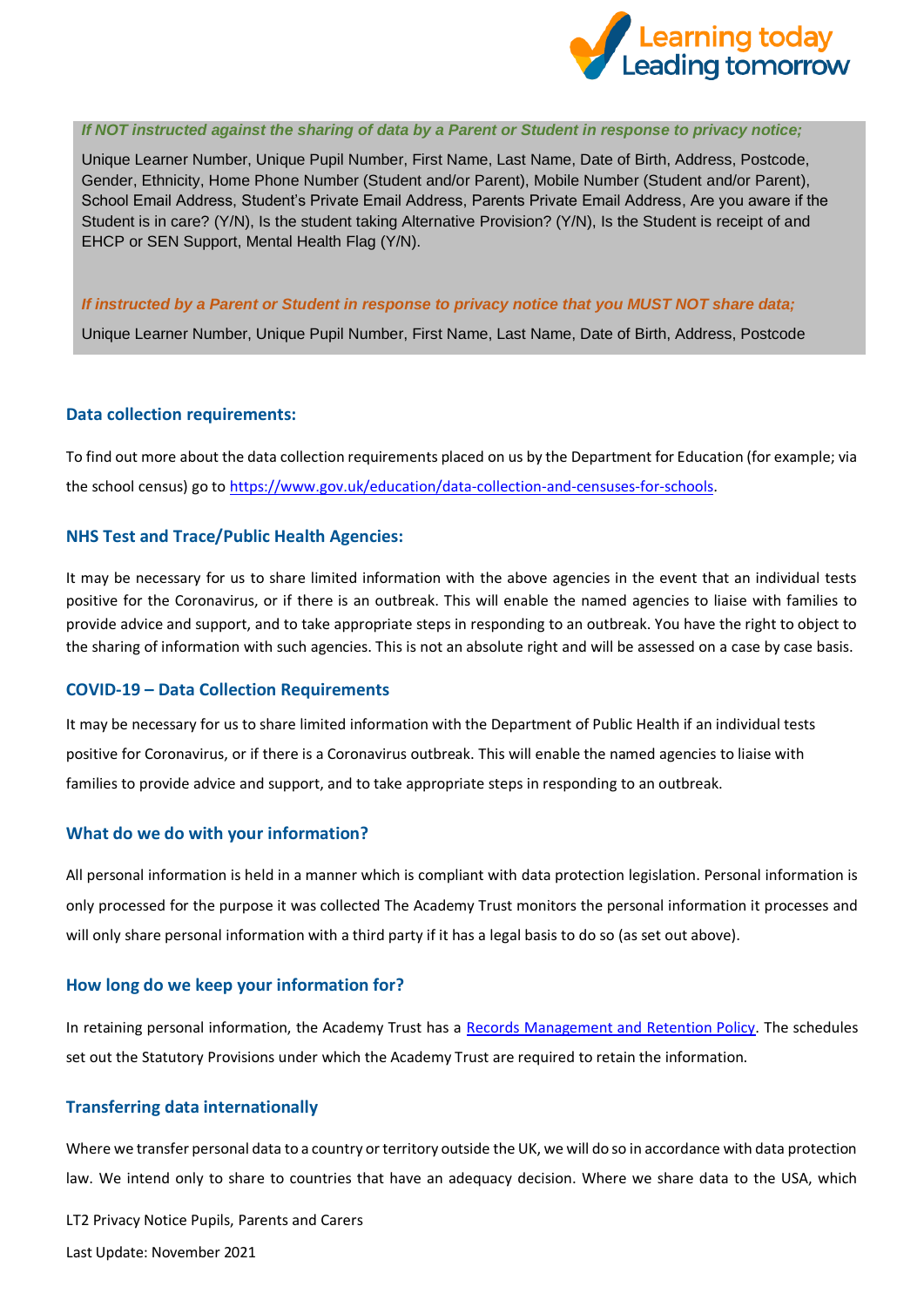

includes Microsoft Office, we use Standard Contractual Clauses as a secure transfer mechanism, under Article 46 of the GDPR.

## **What are your rights with respect of your personal information?**

Under data protection law, parents and pupils have the right to request access to information about them that we hold. To make a request for your personal information, or to have access to your child's educational record, contact the Trust directly via email a[t sar@learningleading.org](mailto:sar@learningleading.org) or alternatively;

Learning Today Leading Tomorrow

Rugby Free Secondary School

Anderson Avenue

Rugby

CV22 5PE

#### **\*\*Please ensure you specify which school your request relates to.**

Where the school/academy trust process data for the purposes of legitimate interests or to fulfil their public task, individuals have a right to object to the processing where it is likely to cause, or is causing, harm or distress. When exercising this right, individuals should contact the school/academy trust to inform them of their reasons for their objection. The school/academy trust will consider the reasons for any objection and asses the risk to the individual against the purposes for the processing. In the event the school/academy trust is unable to comply with an objection, we will ensure we can demonstrate compelling legitimate grounds to continue with the processing.

You also have the right to:

- Object to processing of personal data that is likely to cause, or is causing, damage or distress
- Prevent processing for the purpose of direct marketing
- Object to decisions being taken by automated means
- In certain circumstances, have inaccurate personal data rectified, blocked, erased or destroyed
- Claim compensation for damages caused by a breach of the Data Protection regulations

If you have a concern about the way we are collecting or using your personal data, you should raise your concern with us in the first instance or directly to the Information Commissioner's Office at <https://ico.org.uk/concerns/>

#### **Review**

The content of this Privacy Notice has been updated in line with advice for COVID-19. The next full review will take place in March 2022

LT2 Privacy Notice Pupils, Parents and Carers Last Update: November 2021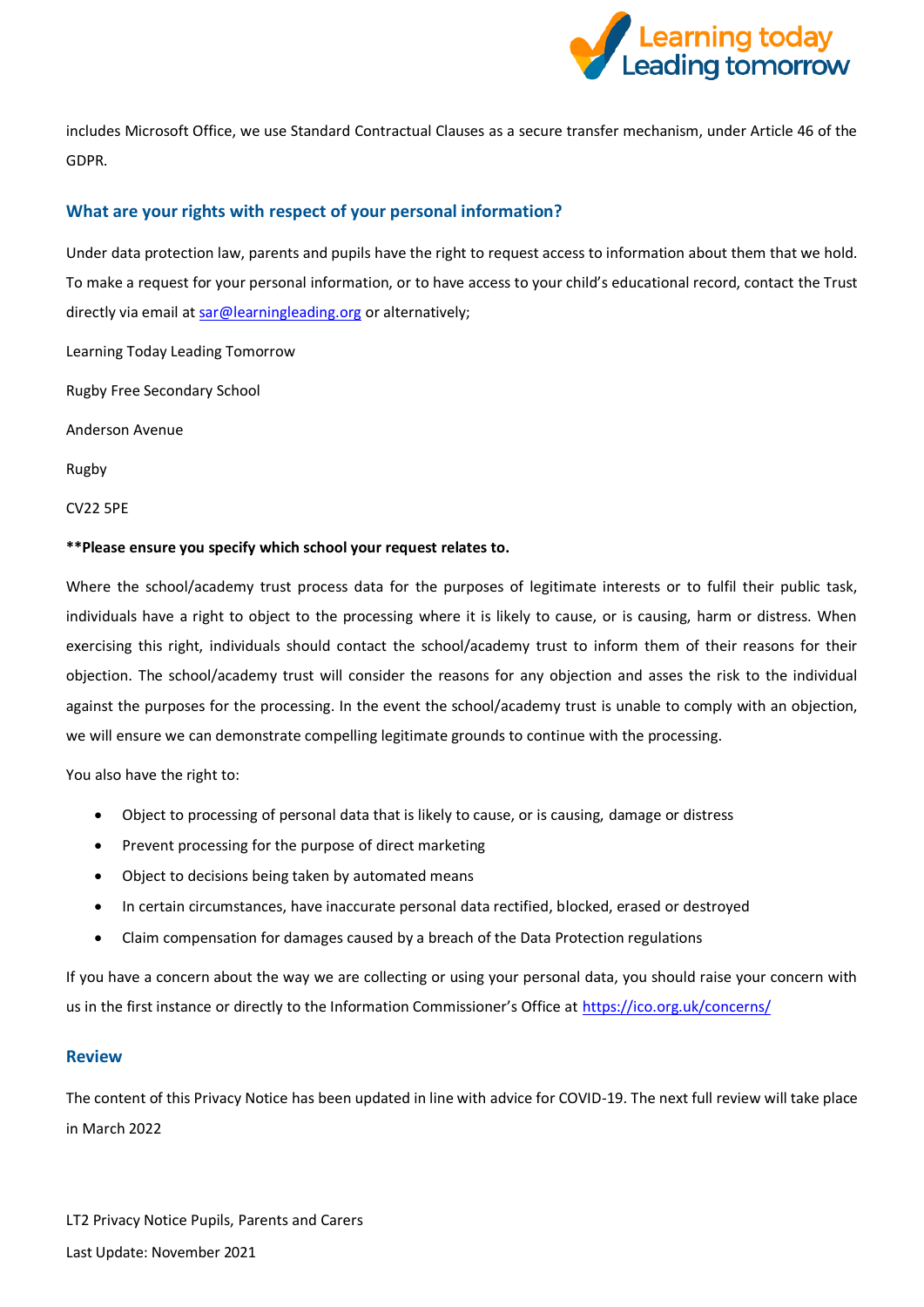

# **Table 1 – Personal information we are required to process to comply with the law:**

| <b>Information</b><br><b>Type</b>                             | <b>Relevant legislation</b>                                                                                                                                                                                                                        | Special Category-<br>additional lawful | Third Parties with whom we share the<br>information | Lawful reason for sharing                            |
|---------------------------------------------------------------|----------------------------------------------------------------------------------------------------------------------------------------------------------------------------------------------------------------------------------------------------|----------------------------------------|-----------------------------------------------------|------------------------------------------------------|
|                                                               |                                                                                                                                                                                                                                                    | reason                                 |                                                     |                                                      |
| <b>Special Education Needs Report</b><br>and SEND Information | Children and Families Act 2014, Part 3<br>- schools have a duty to keep<br>information on the child's needs and<br>provide the appropriate support<br>Education Act 1996, Part 4 - duty to<br>provide for pupils with special<br>educational needs | Public Task, Vital<br>Interest         | Local Authority, DfE                                | Legal Obligation<br><b>Children and Families Act</b> |
| Attendance register                                           | <b>Education (Pupil</b><br>Registration)(England) Regulations<br>2006, Regulation 4, 10, 11 and 12                                                                                                                                                 | <b>Public Task</b>                     | OFSTED, Local Authority, future school              | Legal Obligation                                     |
| Common Transfer file                                          | <b>Education (Pupil</b><br>Registration)(England) Regulations<br>2005, Regulation 6                                                                                                                                                                |                                        | School pupil transfers to                           | Legal Obligation                                     |
| Safeguarding information                                      | <b>Education (Independent School</b><br>Standards) Regulations 2014 -<br>requirement to maintain<br>safeguarding by writing up a risk<br>assessment policy                                                                                         | <b>Public Task</b>                     | Local Authority<br><b>CPOMS</b>                     | Legal Obligation<br><b>Public Task</b>               |

LT2 Privacy Notice Pupils, Parents and Carers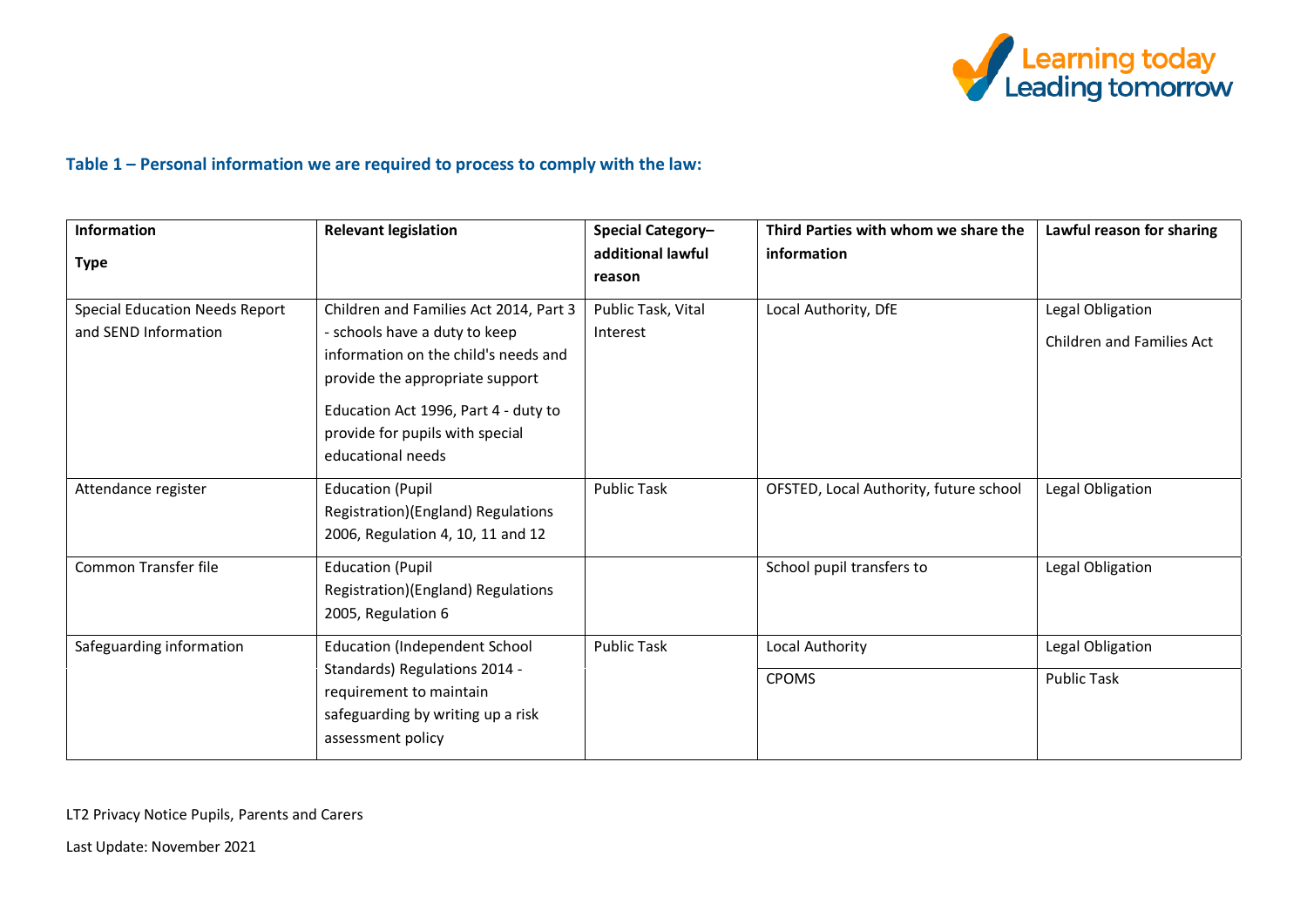

| <b>Admissions Register</b>                                                                       | <b>Education (Pupil</b><br>Registration)(England) Regulations<br>2006, Regulation 4, 10, 11, 14 and 15                                                        |                                                           | <b>OFSTED, Local Authority</b>                                                       | Legal Obligation                       |
|--------------------------------------------------------------------------------------------------|---------------------------------------------------------------------------------------------------------------------------------------------------------------|-----------------------------------------------------------|--------------------------------------------------------------------------------------|----------------------------------------|
| <b>Curricular Record including</b><br>Assessment and achievement data                            | The Education (Independent School<br>Standards) Regulations 2014,<br>regulation 32(f) - requirement<br>for independent schools to produce<br>an annual report | <b>Public Task</b>                                        | OFSTED, Local School. Local Authority                                                | Legal Obligation                       |
| <b>Educational Record</b>                                                                        | <b>Education (Pupil Information)</b><br>(England)Regulations 2005,<br>Regulation 5 and 6                                                                      |                                                           | Parents, Local school                                                                | Legal Obligation                       |
| Pupil Information i.e name, age<br>address, Emergency contact<br>details                         | <b>Education (Pupil Information)</b><br>(England) Regulations 2005 - to keep<br>a pupil educational record                                                    |                                                           | Department of Education - school<br>census. Other schools - when pupils<br>transfers | Legal Obligation                       |
| Medical Information including<br>conditions, allergies, disabilities<br>and dietary requirements | Legal Obligation Children and Families<br>Act 2014, section 100 - schools have a<br>duty to support pupils with a medical<br>condition                        | Necessary for<br>preventative or<br>occupational medicine | Department of Education - school<br>census. Other schools - when pupils<br>transfers | Legal Obligation                       |
| <b>School Census</b>                                                                             | Education Act 1996, Sections 537 &<br>537A, and accompanying regulations                                                                                      |                                                           | Educaterers<br>Department of Education                                               | <b>Public Task</b><br>Legal Obligation |
| Ethnicity                                                                                        | Legal Obligation<br>Education Act 1996, Section 537A - to                                                                                                     | necessary for<br>archiving, research and<br>statistics    | Local Authority, DfE                                                                 | Legal Obligation                       |
|                                                                                                  | complete the school census                                                                                                                                    | <b>Public Task</b>                                        | ClassCharts, CPOMS, SIMS                                                             | <b>Public Task</b>                     |
| Free School Meal Entitlement                                                                     |                                                                                                                                                               | <b>Public Task</b>                                        | Local Authority, DfE                                                                 | Local Authority, DfE                   |

LT2 Privacy Notice Pupils, Parents and Carers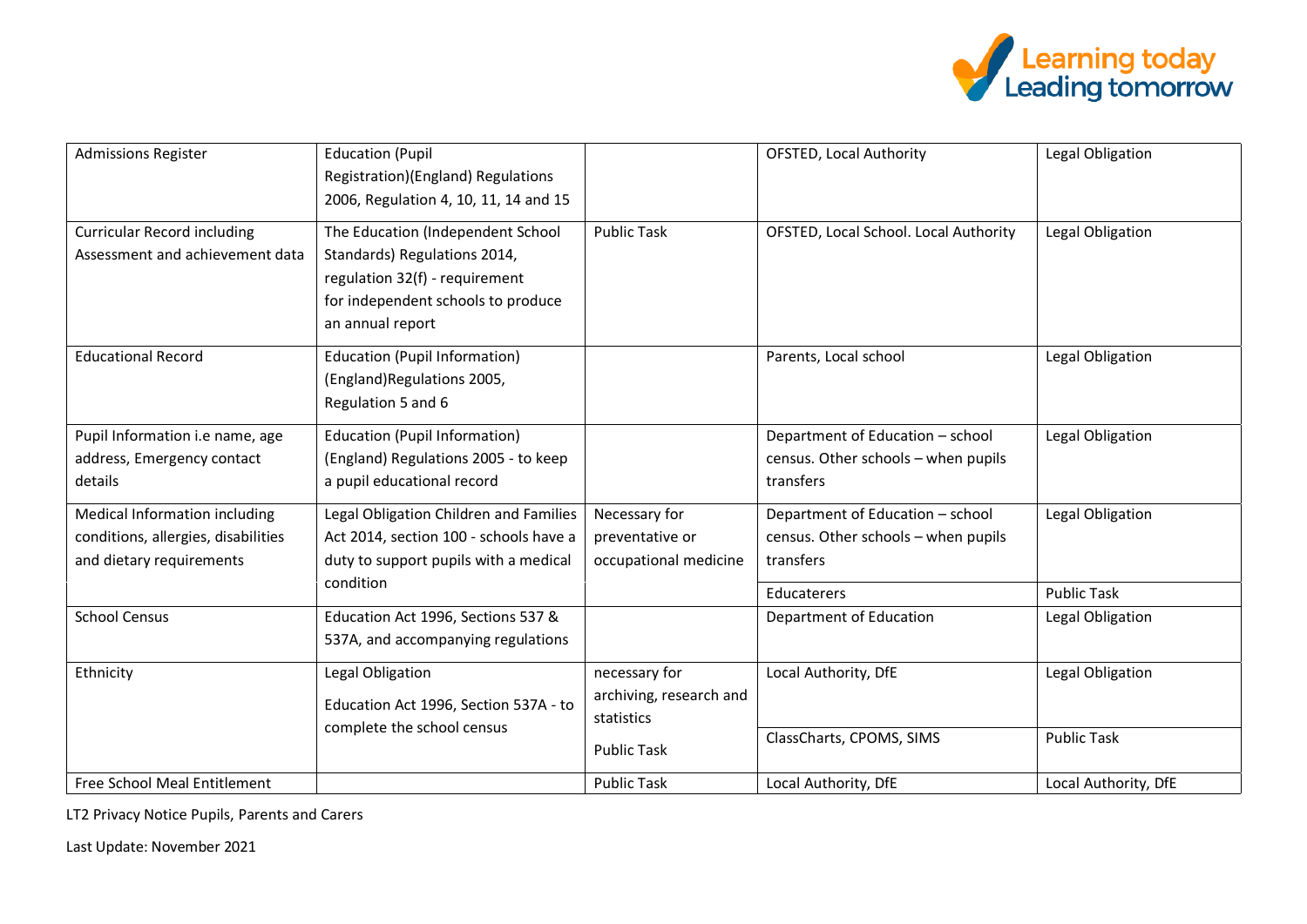

|                              | Legal Obligation Education Act 1996,<br>section 512 - requirement to provide<br>free school meals if the pupil is<br>eligible                                                                                                              | ClassCharts, CPOMS, SIMS                      | <b>Public Task</b>                                                                                                                                                                                                       |
|------------------------------|--------------------------------------------------------------------------------------------------------------------------------------------------------------------------------------------------------------------------------------------|-----------------------------------------------|--------------------------------------------------------------------------------------------------------------------------------------------------------------------------------------------------------------------------|
| <b>Exclusion Information</b> | Legal Obligation School Discipline<br>(Pupil Exclusions and Reviews)<br>(England) Regulations 2012,<br>Regulation 5 - the head teacher must<br>inform the relevant people of the<br>exclusion                                              | Local Authority, Future School                | <b>Legal Obligation School</b><br>Discipline (Pupil Exclusions<br>and Reviews) (England)<br>Regulations 2012,<br>Regulation 5 - the head<br>teacher must inform the<br>relevant people of the<br>exclusion, including LA |
| <b>Accident Forms</b>        | Reporting of Injuries, Diseases and<br>Dangerous Occurrences Regulations<br>2013 - to keep records of any<br>incidents                                                                                                                     | Local Authority                               | Legal Obligation                                                                                                                                                                                                         |
| Previous School              | Legal Obligation Education (Pupil<br>Information) (England) Regulations<br>2005, Schedule 2 Paragraph 4-<br>requirement to include this when<br>pupil information is transferred to<br>a new school as part of the common<br>transfer file | Local Authority, DfE, SIMS, Future<br>School, | <b>Public Task</b>                                                                                                                                                                                                       |

# **Table 2 – Personal information we are required to process as it is necessary to protect someone's vital interests**

| Information | $\cdot$ additional lawful reason | ™nir.                        | Lawful reason for sharing |
|-------------|----------------------------------|------------------------------|---------------------------|
|             | <b>Special Category</b>          | ' Parties with whom we share |                           |
|             |                                  | the information              |                           |

LT2 Privacy Notice Pupils, Parents and Carers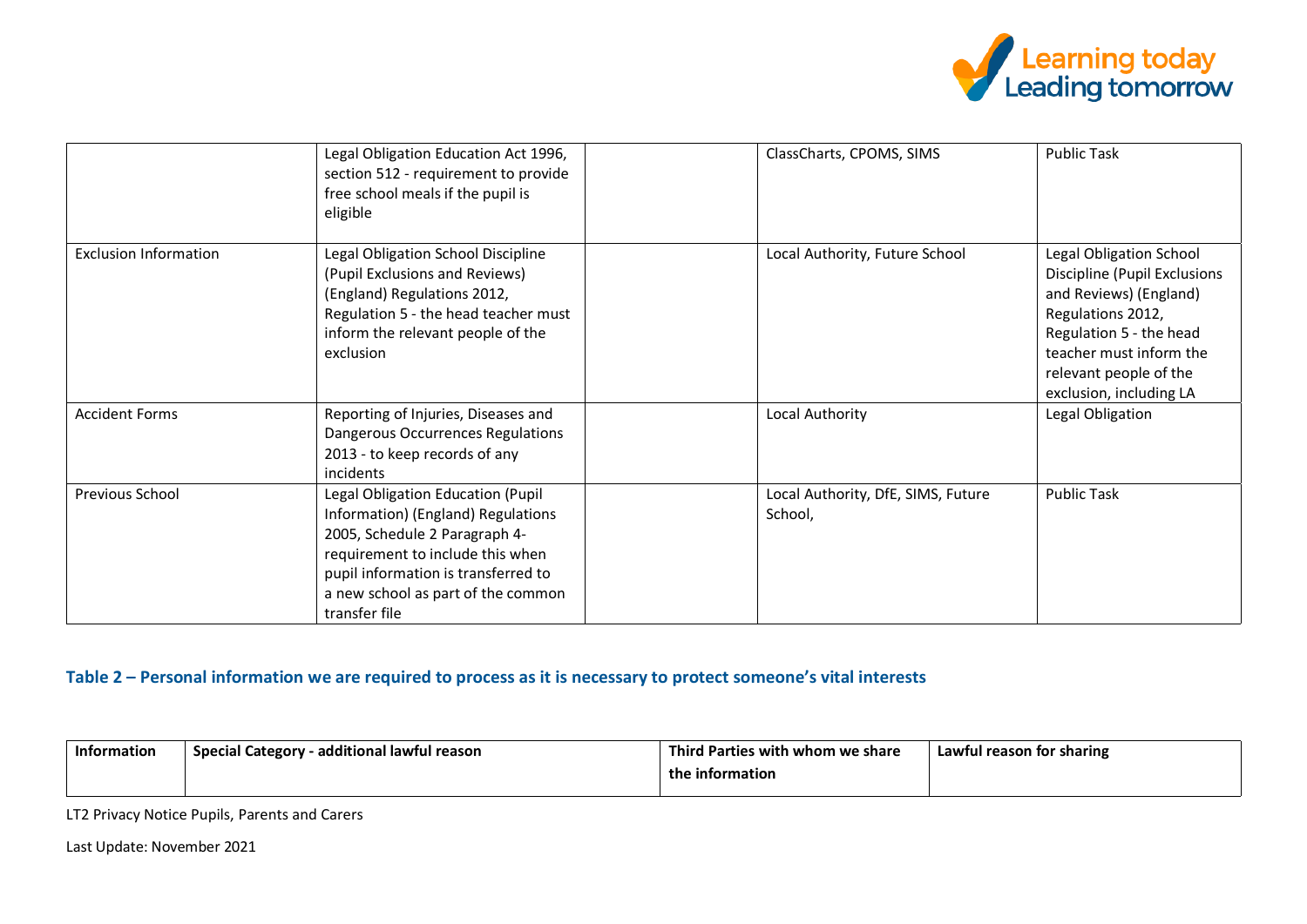

| <b>Type</b>            |                                                                                                                                                                                                |                                            |                |
|------------------------|------------------------------------------------------------------------------------------------------------------------------------------------------------------------------------------------|--------------------------------------------|----------------|
| Medical<br>Information | Necessary to protect vital interests of the data subject or another<br>person where the data subject is physically or legally incapable of<br>giving consent'<br>Public Task, Legal Obligation | Medical staff i.e.<br>paramedics/ambulance | Vital Interest |
| Religious belief       | Necessary to protect vital interests of the data subject or another<br>person where the data subject is physically or legally incapable of<br>giving consent'<br><b>Public Task</b>            | Medical staff i.e.<br>paramedics/ambulance | Vital Interest |

## **Table 3 - Personal information we are required to process with the consent of the individual to whom that information 'belongs'**

| <b>Information Type</b> | Special Category<br>lawful reason | additional   Third Parties with whom we share the information                                                                                              | Lawful reason for sharing |
|-------------------------|-----------------------------------|------------------------------------------------------------------------------------------------------------------------------------------------------------|---------------------------|
| Photographs             | <b>Public Task</b>                | Government agencies, eg Department for Education, The<br>Warwickshire Consortium Teaching School<br>Social Media including Facebook, Twitter and Instagram | Consent                   |
|                         |                                   | SIMS, ClassCharts, BioStore                                                                                                                                | <b>Public Task</b>        |
| Biometric Code          | <b>Public Task</b>                | <b>BioStore</b>                                                                                                                                            | <b>Public Task</b>        |

### **Table 4 - Personal information we are required to process because it is necessary to do so in order to perform a public task**

Please note that the right to object applies to *some* of this processing, please see the section above that refers to '*What are your rights with respect of your personal information?*

LT2 Privacy Notice Pupils, Parents and Carers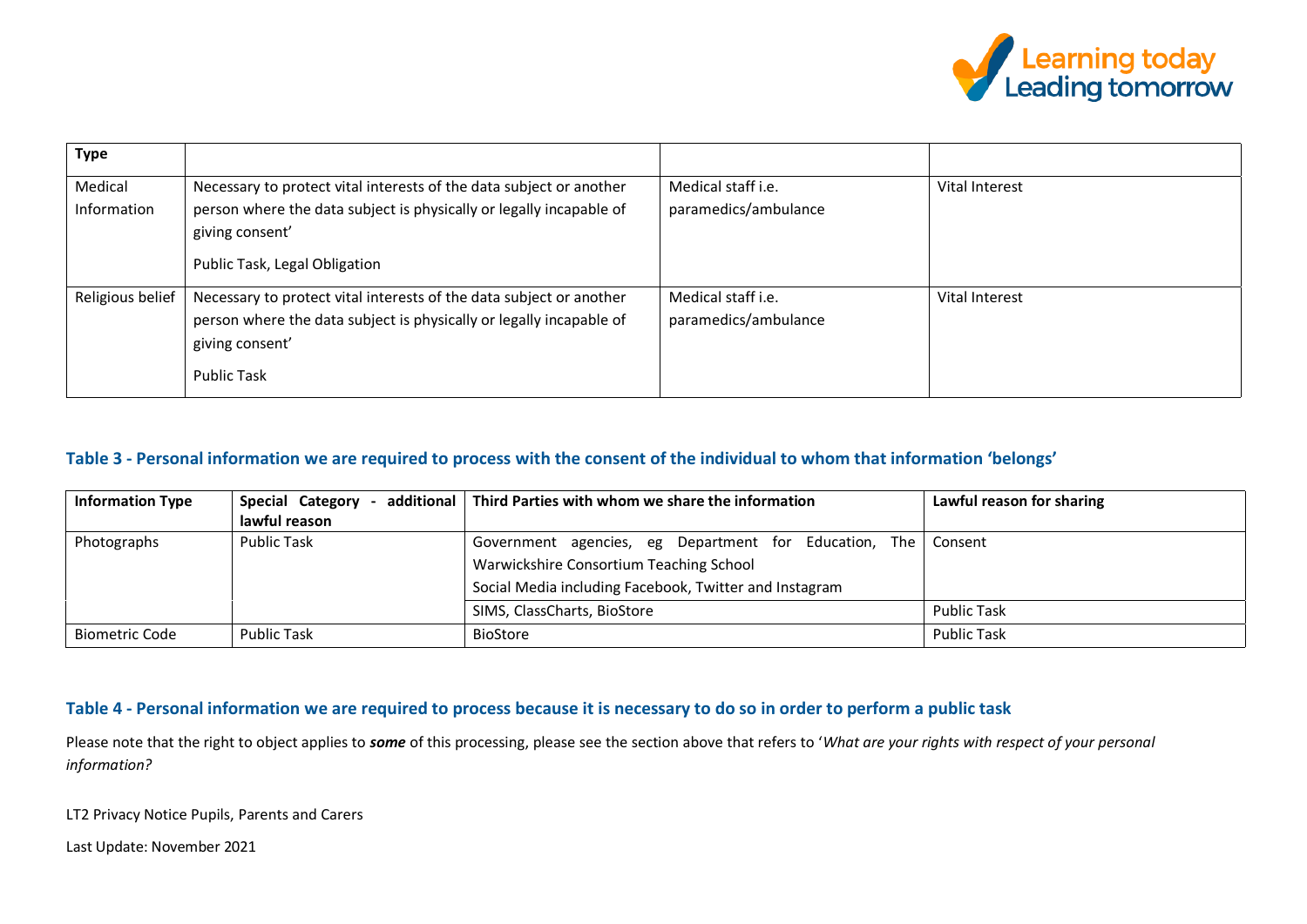

| <b>Information Type</b> | Special Category - additional | Third Parties with whom we share the information                 | Lawful reason for sharing |
|-------------------------|-------------------------------|------------------------------------------------------------------|---------------------------|
|                         | lawful reason                 |                                                                  |                           |
| Pupil Information i.e   |                               | Department of Education - school census. Other schools - when    | Legal Obligation          |
| age, DOB,<br>name,      |                               | pupils transfers                                                 |                           |
| address, gender, EAL    |                               | ClassCharts, CPOMS, SIMS ParentPay, BioStore, GCSEPod, Libresoft | <b>Public Task</b>        |
| Emergency<br>Status,    |                               | Librarian and ParentMail The Student Voice                       |                           |
| contact details, year / |                               | Agencies RFSS may share student and parental contact information |                           |
| class group             |                               | with may include CAMHS, WCC Specialist Teacher Services, AIM     |                           |
|                         |                               | Education, Rugby Families First, Warwickshire Compass Team,      |                           |
|                         |                               | Taking the Lead, Taking the Reigns, Brooke School Farm, Refuge,  |                           |
|                         |                               | Northants Service Six, Educational Psychologist Team, MIND, WCC  |                           |
|                         |                               | SENDIAS, WCC Children and Families Services, Area Behaviour      |                           |
|                         |                               | Information, RASH, WCC Family Information Services, Primary      |                           |
|                         |                               | Mental Health Team, Early Help, Bradbury Club, EMTAS, MASH, RBC  |                           |
|                         |                               | Housing Dept, Changing Futures, Rugby Preventing Homelessness,   |                           |
|                         |                               | Improving Lives, Triple P, PCSO                                  |                           |
|                         |                               | DofE and Warwickshire Music Service                              | Consent                   |
| Full name and DOB       |                               | AQA, OCR, WJEC, JCQ A2C, Pearsons Edexcel. WJEC, Edugas, NCFE    | <b>Public Task</b>        |
| Full name and school    |                               | Microsoft Office, BeReady Careers, PiXL Apps, Century Tech,      | <b>Public Task</b>        |
| email address           |                               | Mathswatch and Hegartymaths, Salamander, UniFrog                 |                           |
| Full Name, year group   |                               | Lexia                                                            | <b>Public Task</b>        |
| and                     |                               |                                                                  |                           |
| attainment/progress     |                               |                                                                  |                           |
| records made on         |                               |                                                                  |                           |
| platform                |                               |                                                                  |                           |
| Pupil Information and   |                               | ALPS, SISRA                                                      | <b>Public Task</b>        |
| progress data           |                               |                                                                  |                           |
|                         |                               |                                                                  |                           |
|                         |                               |                                                                  |                           |
|                         |                               |                                                                  |                           |
|                         |                               |                                                                  |                           |
|                         |                               |                                                                  |                           |

LT2 Privacy Notice Pupils, Parents and Carers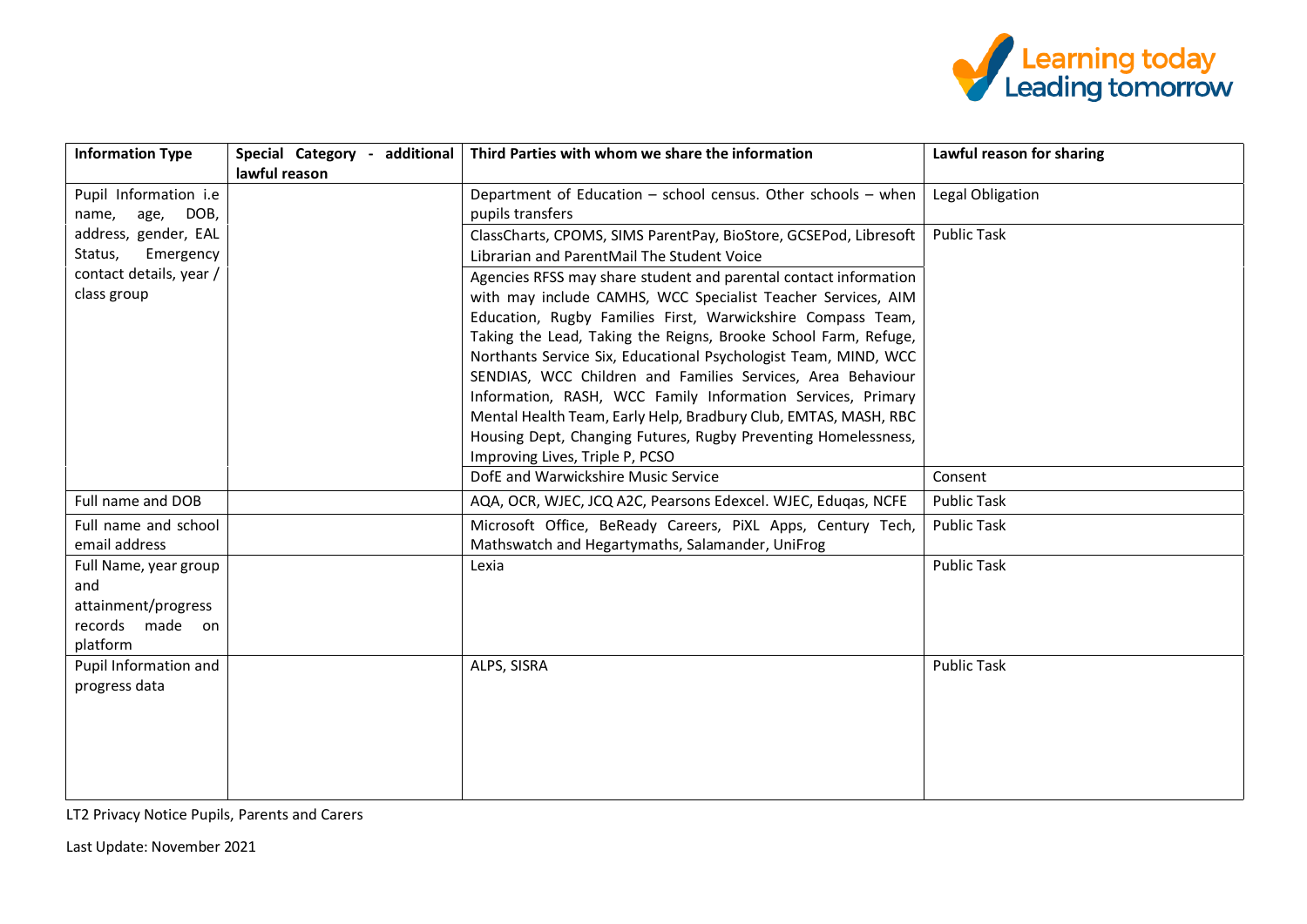

| Information required      | Necessary for reasons of public  | <b>Public Health</b>                                             | <b>Public Task</b>                             |
|---------------------------|----------------------------------|------------------------------------------------------------------|------------------------------------------------|
| for COVID-19 Track        | health                           | NHS Test and Trace                                               |                                                |
| and Trace:                |                                  |                                                                  |                                                |
| Name and contact          |                                  |                                                                  |                                                |
| details, DOB, Year        |                                  |                                                                  |                                                |
| group and parent          |                                  |                                                                  |                                                |
| contact number and        |                                  |                                                                  |                                                |
| result of COVID-19        |                                  |                                                                  |                                                |
| testing.                  |                                  |                                                                  |                                                |
| Information required      | Legal Obligation - para 7 of the | Department of Health and Social Care, NHS, Public Health England | Legal Obligation - Regulations 3(1) and (4) of |
| for Covid-19 testing in   | Schedule to Education            | Your GP Local Authority                                          | the Health Service (Control of Patient         |
| school: Name. Date of     | (Independent School Standards)   |                                                                  | Information) Regulations 2002                  |
| birth, year group,        | Regulations 2014                 |                                                                  |                                                |
| Gender,<br>Ethnicity,     |                                  |                                                                  |                                                |
| postcode,<br>Home,        | Reasons of public interest on    |                                                                  |                                                |
| Email address, Mobile     | public health grounds            |                                                                  |                                                |
| number,<br>Unique         |                                  |                                                                  |                                                |
| barcode assigned to       |                                  |                                                                  |                                                |
| each individual test      |                                  |                                                                  |                                                |
| will<br>which<br>and      |                                  |                                                                  |                                                |
| become the primary        |                                  |                                                                  |                                                |
| reference number for      |                                  |                                                                  |                                                |
| the tests, Test result,   |                                  |                                                                  |                                                |
| Parent/guardians          |                                  |                                                                  |                                                |
| contact details<br>$($ if |                                  |                                                                  |                                                |
| required)                 |                                  |                                                                  |                                                |
| <b>Academic Progress</b>  |                                  | OFSTED, Parents, Health such as Speech and Language              | Public Task & Legal Obligation                 |
| data including Leuven     |                                  |                                                                  |                                                |
| data, wellcom data,       |                                  |                                                                  |                                                |
| Learning journals,        |                                  |                                                                  |                                                |
| staff observations        |                                  |                                                                  |                                                |
|                           |                                  |                                                                  |                                                |

LT2 Privacy Notice Pupils, Parents and Carers